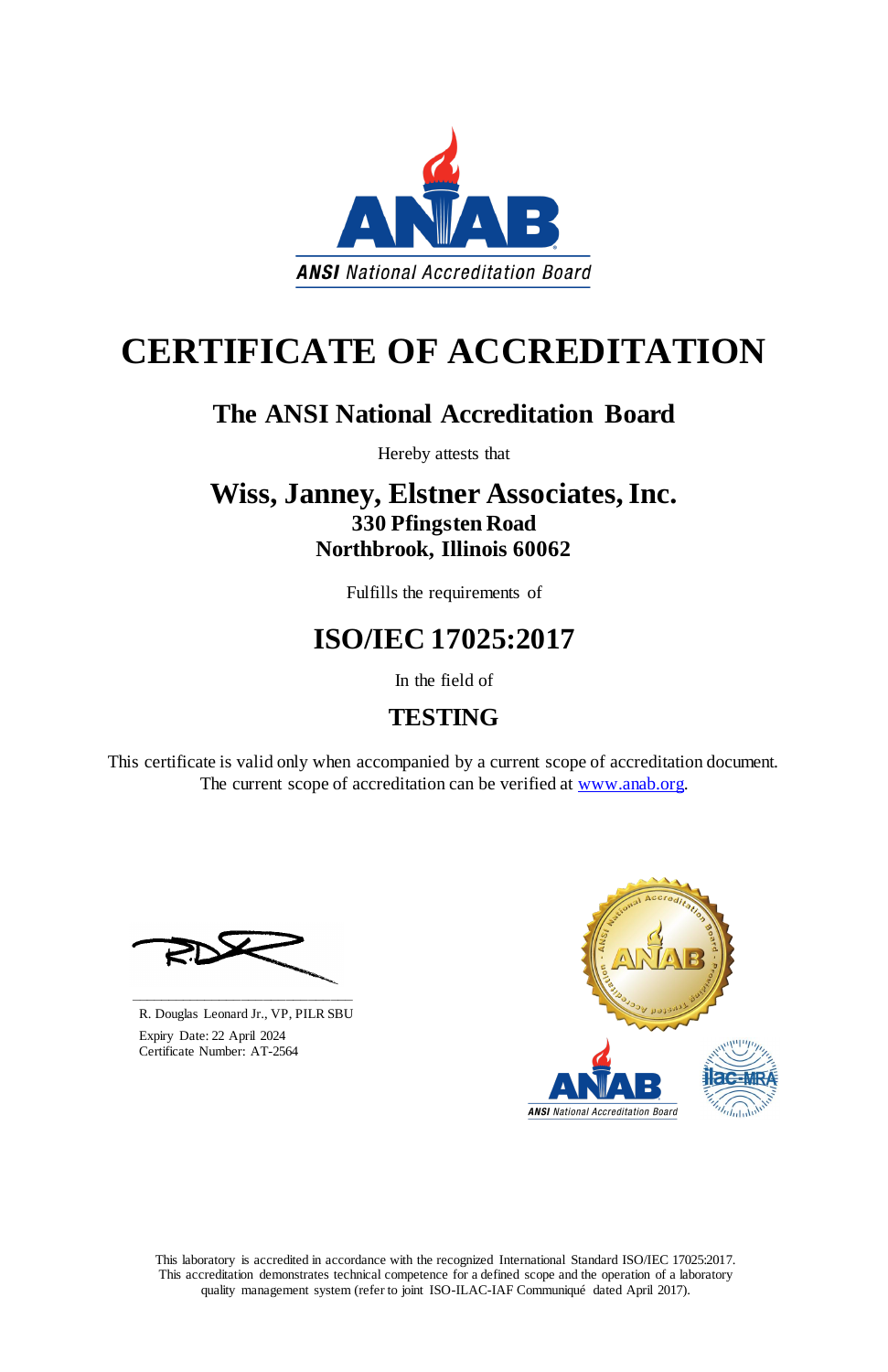

# **SCOPE OF ACCREDITATION TO ISO/IEC 17025:2017**

# **Wiss, Janney, Elstner Associates, Inc.**

330 Pfingsten Road Northbrook, Illinois 60062 John Pearson | jpearson@wje.com 847 272 7400 | www.wje.com

## **TESTING**

Valid to: **April 22, 2024** Certificate Number: **AT-2564** 

### **Chemical**

| <b>Specific Tests and/or</b> | <b>Specification, Standard,</b>                                                                                                                                                                                                                                                                                                                                              | <b>Items, Materials or</b>                                                                                                                                                                                                                                                                | <b>Key Equipment or</b>                                                                                                                                                                                 |
|------------------------------|------------------------------------------------------------------------------------------------------------------------------------------------------------------------------------------------------------------------------------------------------------------------------------------------------------------------------------------------------------------------------|-------------------------------------------------------------------------------------------------------------------------------------------------------------------------------------------------------------------------------------------------------------------------------------------|---------------------------------------------------------------------------------------------------------------------------------------------------------------------------------------------------------|
| <b>Properties Measured</b>   | <b>Method, or Test Technique</b>                                                                                                                                                                                                                                                                                                                                             | <b>Product Tested</b>                                                                                                                                                                                                                                                                     | <b>Technology</b>                                                                                                                                                                                       |
| <b>Chemical Analysis</b>     | ASTM A238, A751, B748,<br>C114, C150, C233, C260,<br>C <sub>2</sub> 89, C <sub>311</sub> , C <sub>494</sub> , C <sub>595</sub> ,<br>C618, C876, C1017, C1084,<br>C1152, C1218, C1240,<br>C1324, C1602, C1702, D512,<br>D516, D4327, D6919, E34,<br>E53, E70, E106, E350, E351,<br>E352, E353, E415, E478,<br>E536, E1019, E1024, E1086,<br>E1251, E1252, E1508<br>AASHTO T26 | Admixture, Aggregate,<br>Anchors, Brick, Cement,<br>Clay, Concrete, Concrete<br>Masonry Unit (CMU), Epoxy,<br>Fasteners, Fiber, Fly Ash,<br>Grout, Metals, Mortar,<br>Pozzolans, Rebar, Semi-<br>Finished and Finished<br>Components, Slate, Silica<br>Fume, Steel, Stone, Tile,<br>Water | Atomic Absorption (AA),<br>Ion Chromatography (IC),<br><b>Energy Dispersive</b><br>Spectroscopy (EDS),<br>LECO, Optical Emission<br>Spectroscopy (OES),<br><b>Scanning Electron</b><br>Microscopy (SEM) |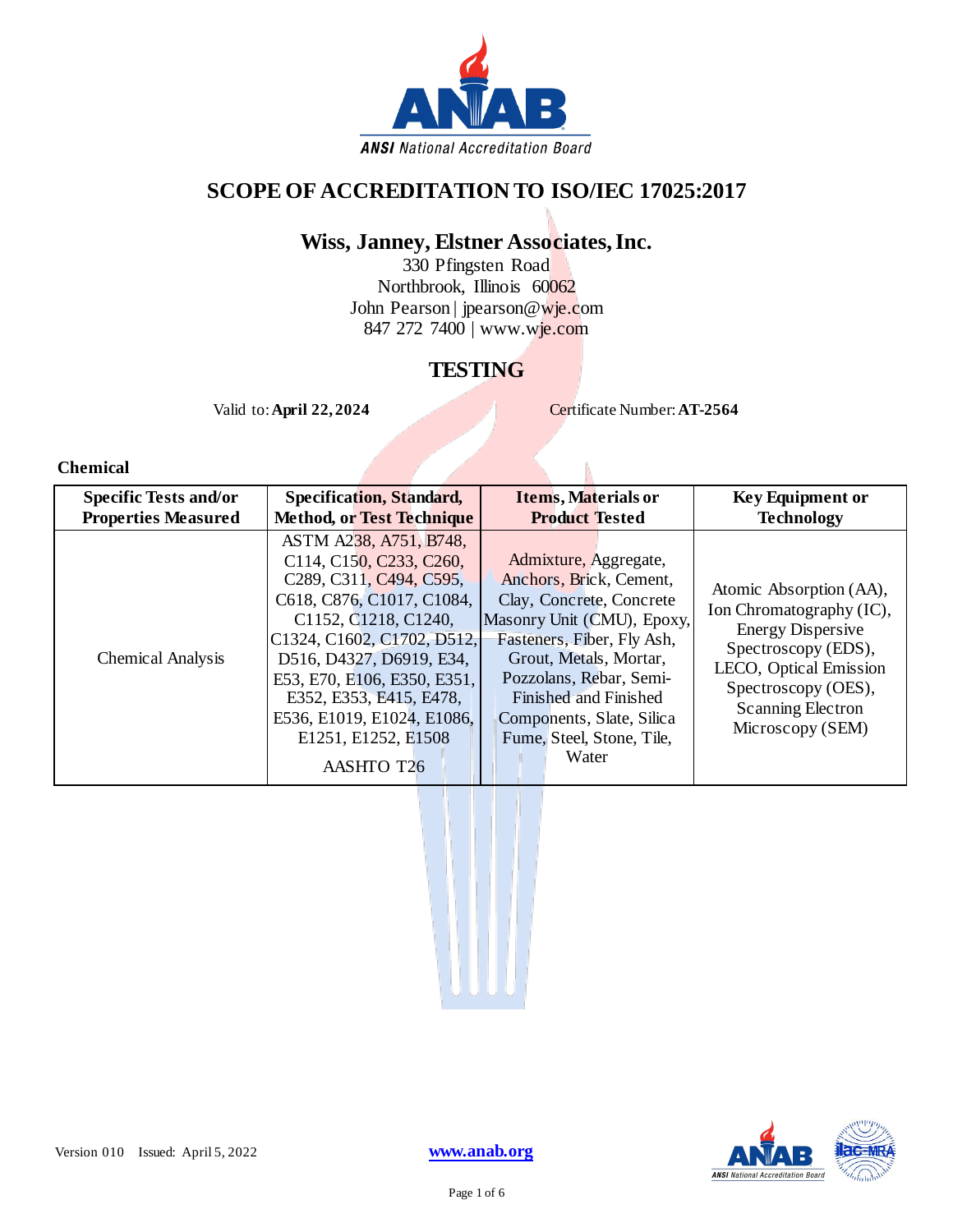

### **Construction Materials**

| <b>Specific Tests and/or</b><br><b>Properties Measured</b> | <b>Specification, Standard,</b><br><b>Method, or Test Technique</b>                                                                                                                                                                                          | <b>Items, Materials or</b><br><b>Product Tested</b>                                                                                                                                                                                                                                       | <b>Key Equipment or</b><br><b>Technology</b>                                                                                                                                          |
|------------------------------------------------------------|--------------------------------------------------------------------------------------------------------------------------------------------------------------------------------------------------------------------------------------------------------------|-------------------------------------------------------------------------------------------------------------------------------------------------------------------------------------------------------------------------------------------------------------------------------------------|---------------------------------------------------------------------------------------------------------------------------------------------------------------------------------------|
| Chemical Analysis                                          | ASTM C114, C233, C289,<br>C1017, C1084, C1152,<br>C1218, C1324, D512, D516,<br>D4327, D6919, E34, E53,<br>E70, E350, E351, E352,<br>E353, E415, E478, E536,<br>E1019, E1024, E1086,<br>E1251, E1252<br>AASHTO T26                                            | Admixture, Aggregate,<br>Anchors, Brick, Cement, Clay,<br>Concrete, Concrete Masonry<br>Unit (CMU), Epoxy, Fasteners,<br>Fiber, Fly Ash, Grout, Metals,<br>Mortar, Pozzolans, Rebar,<br>Semi-Finished and Finished<br>Components, Slate, Silica<br>Fume, Steel, Stone, Tile, Water        | Alkali-Silica Reaction<br>(ASR), Atomic Absorption<br>(AA), Chloride, Infrared<br>Spectra, Ion<br>Chromatography (IC),<br>LECO, Optical Emission<br>Spectroscopy (OES), pH,<br>Sulfur |
| <b>Corrosion Analysis</b>                                  | <b>ASTM C876</b>                                                                                                                                                                                                                                             | Steel in Concrete                                                                                                                                                                                                                                                                         | Half-Cell, Copper-Sulfate<br>Reference Electrode                                                                                                                                      |
| Fenestration and Roofing<br>Testing                        | ASTM E330, E331, E1105<br>TAS 114 (excluding<br>Appendix A), 124                                                                                                                                                                                             | Curtain Walls, Doors, Roofing,<br>Skylights, Windows                                                                                                                                                                                                                                      | Uplift, Pressure, Water<br>Leakage                                                                                                                                                    |
| Material Characterization<br>and Evaluation                | ASTM A90, A247, A309,<br>A428, C33, C40, C126, C144,<br>C150, C260, C294, C311,<br>C404, C406, C494, C511,<br>C595, C618, C637, C1077,<br>C1157, C1240, C1602, E45,<br>E53, E112, F606, F710, F788,<br>F812, F1869, F2170, F2659,<br>G154<br><b>SAE J123</b> | Admixture, Aggregate,<br>Anchors, Brick, Cement, Clay,<br><b>Concrete, Concrete Masonry</b><br>Unit (CMU), Epoxy, Fasteners,<br>Fiber, Fly Ash, Grout, Metals,<br>Mortar, Pozzolans, Rebar,<br>Semi-Finished and Finished<br>Components, Slate, Silica<br>Fume, Steel, Stone, Tile, Water | <b>Cement and Concrete</b><br>Performance, Consulting,<br>Durability, Moisture<br>Testing, Product<br>Development                                                                     |
| <b>Moisture Testing</b>                                    | ASTM C1498, C1794, E96,<br>F1869, F2170, F2659                                                                                                                                                                                                               | Brick, Ceramic, Concrete,<br>Concrete Masonry, Gypsum,<br>Insulation, Membranes, Slate,<br>Stone, Wood                                                                                                                                                                                    | Hygrothermal, Sorption,<br>Water Absorption<br>Coefficient, Water Vapor<br>Transmission, WUFI                                                                                         |

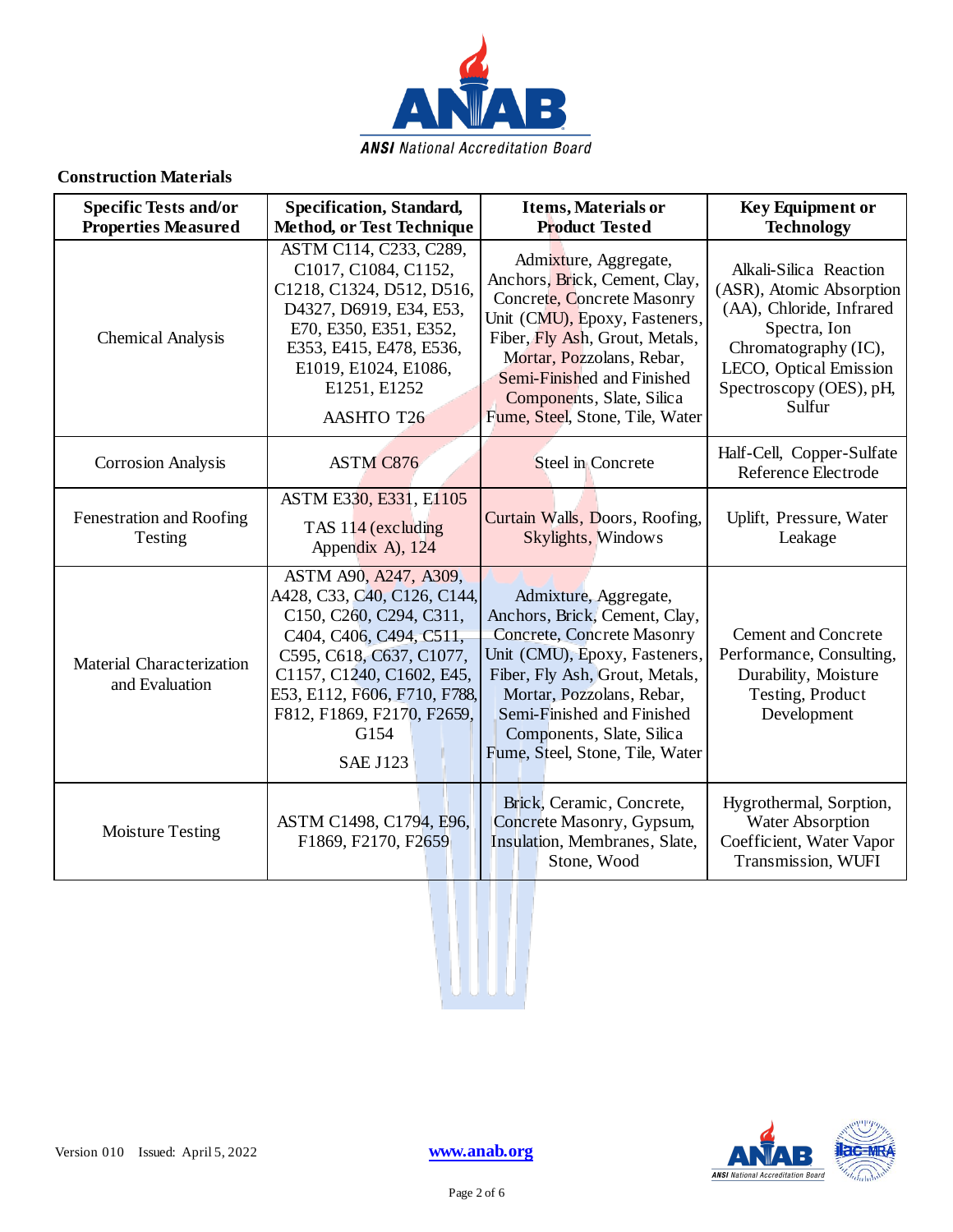

### **Construction Materials**

| <b>Specific Tests and/or</b><br><b>Properties Measured</b> | Specification, Standard,<br><b>Method, or Test Technique</b>                                                                                                                                                                                                                                                                                                                                                                                                                                                                                                                                                                                                                                                                                                                                                                                                                               | <b>Items, Materials or</b><br><b>Product Tested</b>                                                                                                                                                                                                                                | <b>Key Equipment or</b><br><b>Technology</b>                                                                                                                                                                                                                                                                                                                                                                                                                                                                                                          |
|------------------------------------------------------------|--------------------------------------------------------------------------------------------------------------------------------------------------------------------------------------------------------------------------------------------------------------------------------------------------------------------------------------------------------------------------------------------------------------------------------------------------------------------------------------------------------------------------------------------------------------------------------------------------------------------------------------------------------------------------------------------------------------------------------------------------------------------------------------------------------------------------------------------------------------------------------------------|------------------------------------------------------------------------------------------------------------------------------------------------------------------------------------------------------------------------------------------------------------------------------------|-------------------------------------------------------------------------------------------------------------------------------------------------------------------------------------------------------------------------------------------------------------------------------------------------------------------------------------------------------------------------------------------------------------------------------------------------------------------------------------------------------------------------------------------------------|
| Petrographic and<br>Microscopic Examination                | ASTM A90, A309, A428,<br>B487, B748, C295, C457,<br>C856, C1084, C1324, C1723,<br>E2809                                                                                                                                                                                                                                                                                                                                                                                                                                                                                                                                                                                                                                                                                                                                                                                                    | Admixture, Aggregate,<br>Anchors, Brick, Cement, Clay,<br>Concrete, Concrete Masonry<br>Unit (CMU), Epoxy, Fasteners,<br>Fiber, Fly Ash, Grout, Metals,<br>Mortar, Pozzolans, Rebar,<br>Semi-Finished and Finished<br>Components, Slate, Silica<br>Fume, Steel, Stone, Tile, Water | Air-Void Analysis, Coating<br>Thickness, Paint, Scanning<br>Electron Microscope (SEM)                                                                                                                                                                                                                                                                                                                                                                                                                                                                 |
| Physical Testing                                           | ASTM A239, C <sub>29</sub> , C <sub>31</sub> , C <sub>39</sub> ,<br>C42, C67, C78, C88, C97,<br>C99, C109, C117, C120,<br>C121, C123, C125, C127,<br>C128, C136, C138, C140,<br>C142, C143, C151, C157,<br>C <sub>170</sub> , C <sub>172</sub> , C <sub>174</sub> , C <sub>183</sub> ,<br>C185, C187, C188, C191,<br>C192, C204, C215, C217,<br>C <sub>231</sub> , C <sub>233</sub> , C <sub>293</sub> , C <sub>305</sub> ,<br>C311, C403, C426, C430,<br>C469, C490, C496, C512,<br>C566, C617, C666, C672,<br>C702, C880, C944, C1194,<br>C1195, C1012, C1038,<br>C1064, C1074, C1202,<br>C1222, C1260, C1293,<br>C1314, C1437, C1542,<br>C1552, C1556, C1567,<br>C1581, C1583, C1609,<br>C1856, D75, E329, E518<br>(Method A), E519<br>AASHTO T277, T303, T336,<br>T357, T358<br>ICC-ES AC32, AC51, AC509<br>(except sections 3.3 and 3.4)<br><b>ICRI 210.3R</b><br><b>CSA A3004-C8</b> | Admixture, Aggregate,<br>Anchors, Brick, Cement, Clay,<br>Concrete, Concrete Masonry<br>Unit (CMU), Epoxy, Fasteners,<br>Fiber, Fly Ash, Grout, Mortar,<br>Pozzolans, Rebar, Slate, Silica<br>Fume, Steel, Stone, Tile,<br>Ultra-High Performance<br>Concrete (UHPC), Water        | Absorption, Air Content,<br>Autoclave Expansion,<br>Chloride Diffusion,<br>Chloride Resistance,<br>Coefficient of Thermal<br>Expansion, Compressive<br>Strength, Creep, Cyclic<br>Testing, Density,<br>Durability, Fineness,<br>Flexural Strength, Freeze<br>and Thaw, Length Change,<br>Metallic Coating, Modulus<br>of Elasticity (MoE),<br>Poisson's Ratio, Scanning<br><b>Electron Microscope</b><br>(SEM), Service Life<br>Modeling, Shrinkage, Sieve<br>Analysis, Slump, Specific<br>Gravity, Temperature,<br>Tensile Strength, Voids,<br>Yield |

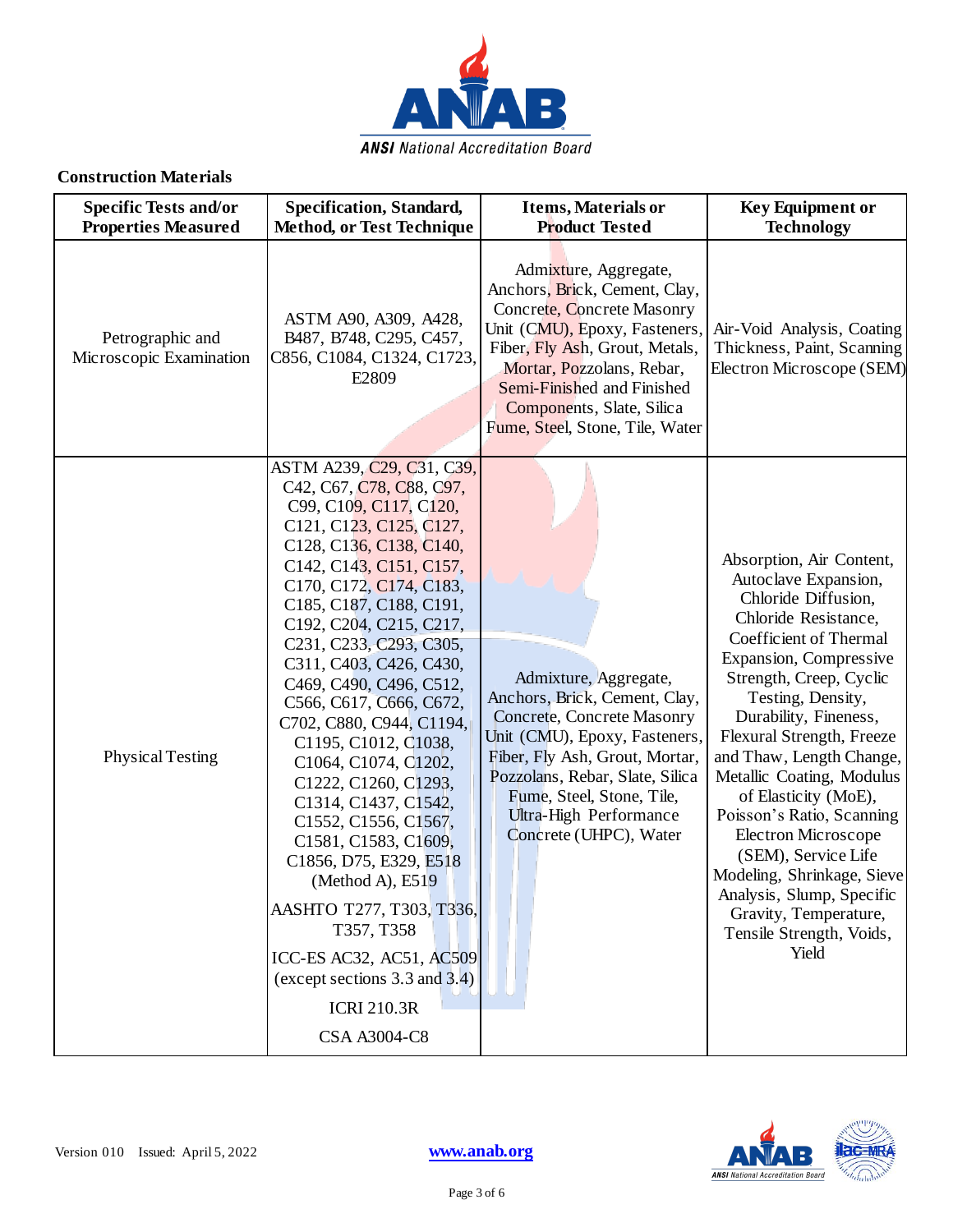

#### **Construction Materials**

| <b>Specific Tests and/or</b> | Specification, Standard,                                                                                                                                              | <b>Items, Materials or</b>                                                                                                                                                                                                   | <b>Key Equipment or</b>                                                                                                           |
|------------------------------|-----------------------------------------------------------------------------------------------------------------------------------------------------------------------|------------------------------------------------------------------------------------------------------------------------------------------------------------------------------------------------------------------------------|-----------------------------------------------------------------------------------------------------------------------------------|
| <b>Properties Measured</b>   | <b>Method, or Test Technique</b>                                                                                                                                      | <b>Product Tested</b>                                                                                                                                                                                                        | <b>Technology</b>                                                                                                                 |
| Thermal Analysis             | ASTM C1046, C1155,<br>C1679, C1702, C1872,<br>D3418, D3895, D6370,<br>D6382, D6580, E793, E794,<br>E928, E1131, E1269, E1356,<br>E1641, E1868, E1877,<br>E2160, E2550 | Admixture, Aggregate, Brick,<br>Cement, Clay, Concrete,<br>Epoxy, Grout, High<br>Performance Buildings, Mortar,<br><b>Supplementary Cementitious</b><br>Materials, Polymers, Polymer-<br><b>Based Construction Materials</b> | Calorimetry, Differential<br>Scanning Calorimetry, Heat<br>of Hydration, R-Value<br>Measurement,<br>Thermogravimetric<br>Analysis |

#### **Mechanical**

| <b>Specific Tests and/or</b><br><b>Properties Measured</b> | Specification, Standard,<br><b>Method, or Test Technique</b>                                                                                                | <b>Items, Materials or</b><br><b>Product Tested</b>                                  | <b>Key Equipment or</b><br><b>Technology</b>                                                                                                                                                                                                                                                                                                                                                                                      |
|------------------------------------------------------------|-------------------------------------------------------------------------------------------------------------------------------------------------------------|--------------------------------------------------------------------------------------|-----------------------------------------------------------------------------------------------------------------------------------------------------------------------------------------------------------------------------------------------------------------------------------------------------------------------------------------------------------------------------------------------------------------------------------|
| Hardness Testing                                           | ASTM A370, B294, E18,<br>E140, E384, F606                                                                                                                   | Metals, Fasteners, Raw<br>Materials, Semi-Finished and<br><b>Finished Components</b> | Leica and Leco<br>Microhardness Testers,<br>Wilson Rockwell Hardness<br><b>Testers</b>                                                                                                                                                                                                                                                                                                                                            |
| Metallography                                              | ASTM A262 (Practice A),<br>A604, B487, B748, E3, E112,<br>E45, E340, E381, E407,<br>E1077, E1268, F788, F812,<br>F <sub>2</sub> 328<br>SAE J123, J419, J423 | Metals, Fasteners, Raw<br>Materials, Semi-Finished and<br><b>Finished Components</b> | Banding/Orientation of<br>Microstructures and<br>Microstructural<br>Identifications, Case Depth,<br>Corrosion Evaluations, Depth<br>of Decarburization,<br>Discontinuities, Failure<br>Analysis, Failure Mode<br>Determination, Fractography,<br>Grain Size (Comparison),<br>Inclusion Ratings,<br><b>Intergranular Susceptibility</b><br>(Corrosion), Macroetch,<br>Metallographic Preparation,<br>Microetch, Plating Thickness, |

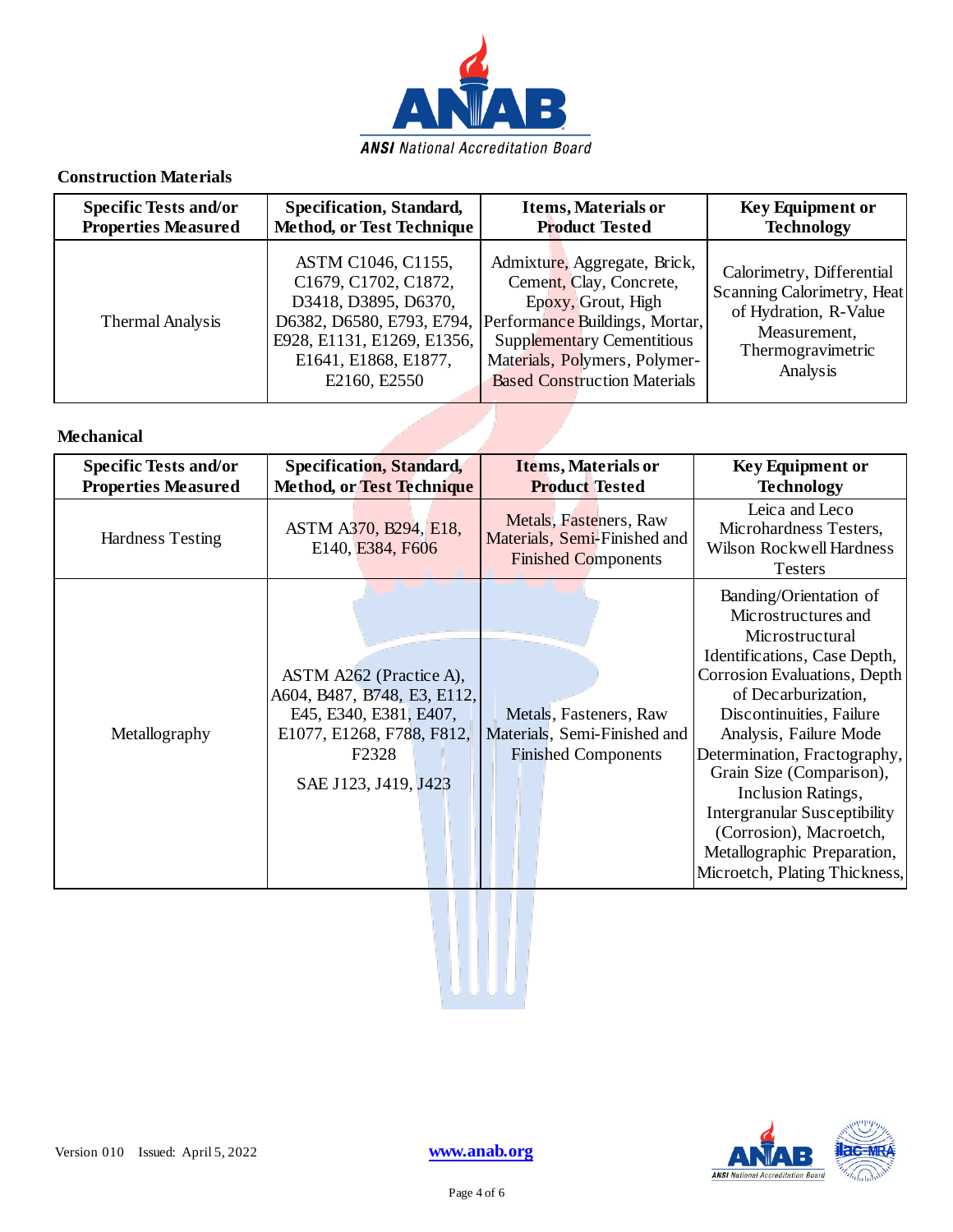

#### **Mechanical**

| <b>Specific Tests and/or</b><br><b>Properties Measured</b> | Specification, Standard,<br><b>Method, or Test Technique</b>                                                                                                                                                                                                                                                                                                                                                                                                    | <b>Items, Materials or</b><br><b>Product Tested</b>                                                                          | <b>Key Equipment or</b><br><b>Technology</b>        |
|------------------------------------------------------------|-----------------------------------------------------------------------------------------------------------------------------------------------------------------------------------------------------------------------------------------------------------------------------------------------------------------------------------------------------------------------------------------------------------------------------------------------------------------|------------------------------------------------------------------------------------------------------------------------------|-----------------------------------------------------|
| Structural and<br><b>Strength Testing</b>                  | ANSI/AWS Standard D1.4<br>ASTM A370, A421, A615,<br>A648, A706, A767, A775,<br>A881, A955, A970, A996,<br>A1034, A1035, A1044,<br>A1061, A1081, B209, B557,<br>C297, C393, D638, D695,<br>D732, D790, E8, E72, E328,<br>E488, E564, E1190, E1512,<br>F1470, F3125<br>California Test 670<br>ICC-ES AC01, AC32, AC58,<br>AC70, AC106, AC133,<br>AC193, AC269, AC303,<br>AC308, AC347, AC395,<br>$AC447$ (except section 4.4.8)<br>BS 4449:2005+A3, 8539,<br>8597 | Anchors, Fasteners, Fiber,<br>Pipe, Plastic, Rebar, Slate,<br>Steel, Prestressing Steel,<br>Rebar Couplers, Headed<br>Rebars | Compression, Flexure,<br>Relaxation, Shear, Tension |
|                                                            | <b>BS EN 13391</b><br>BS EN ISO 6892-1, 15630-1,<br>15630-2, 15630-3<br>ISO 15698-1, 15698-2,<br>15835-1, 15835-2, 15835-3<br>EOTA EAD 160004, EAD<br>330232, TR048<br>ICC-ES AC118, AC500;<br>ACI 355.2, 355.4, 423.7;<br>PTI M10                                                                                                                                                                                                                              |                                                                                                                              |                                                     |